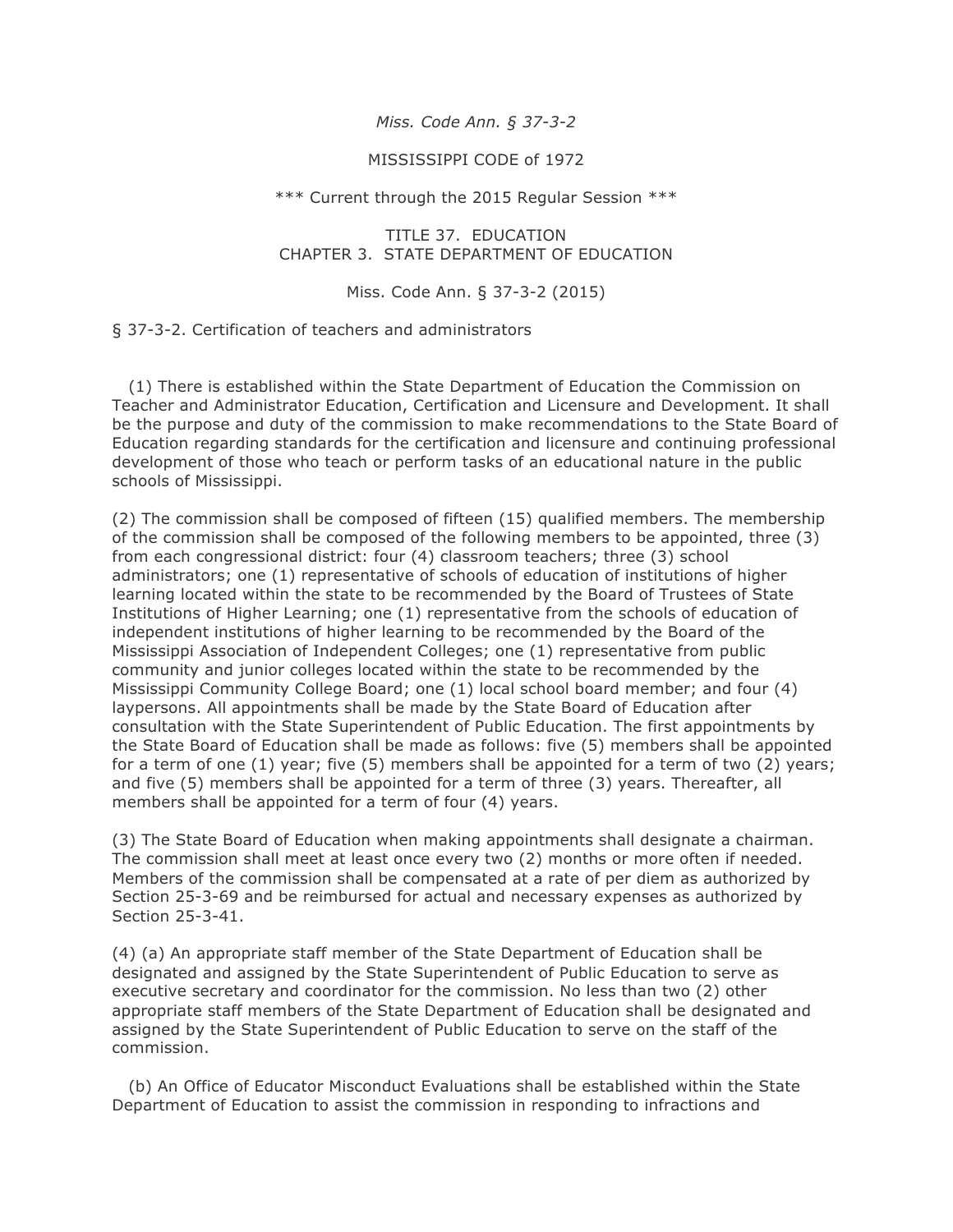violations, and in conducting hearings and enforcing the provisions of Section 37-3-2(11), (12), (13), (14) and (15), Mississippi Code of 1972, and violations of the Mississippi Educator Code of Ethics.

(5) It shall be the duty of the commission to:

 (a) Set standards and criteria, subject to the approval of the State Board of Education, for all educator preparation programs in the state;

 (b) Recommend to the State Board of Education each year approval or disapproval of each educator preparation program in the state, subject to a process and schedule determined by the State Board of Education;

 (c) Establish, subject to the approval of the State Board of Education, standards for initial teacher certification and licensure in all fields;

 (d) Establish, subject to the approval of the State Board of Education, standards for the renewal of teacher licenses in all fields;

 (e) Review and evaluate objective measures of teacher performance, such as test scores, which may form part of the licensure process, and to make recommendations for their use;

(f) Review all existing requirements for certification and licensure;

(g) Consult with groups whose work may be affected by the commission's decisions;

 (h) Prepare reports from time to time on current practices and issues in the general area of teacher education and certification and licensure;

 (i) Hold hearings concerning standards for teachers' and administrators' education and certification and licensure with approval of the State Board of Education;

(j) Hire expert consultants with approval of the State Board of Education;

(k) Set up ad hoc committees to advise on specific areas; and

 (*l*) Perform such other functions as may fall within their general charge and which may be delegated to them by the State Board of Education.

(6) (a) *Standard License -- Approved Program Route.* An educator entering the school system of Mississippi for the first time and meeting all requirements as established by the State Board of Education shall be granted a standard five-year license. Persons who possess two (2) years of classroom experience as an assistant teacher or who have taught for one (1) year in an accredited public or private school shall be allowed to fulfill student teaching requirements under the supervision of a qualified participating teacher approved by an accredited college of education. The local school district in which the assistant teacher is employed shall compensate such assistant teachers at the required salary level during the period of time such individual is completing student teaching requirements. Applicants for a standard license shall submit to the department:

(i) An application on a department form;

(ii) An official transcript of completion of a teacher education program approved by the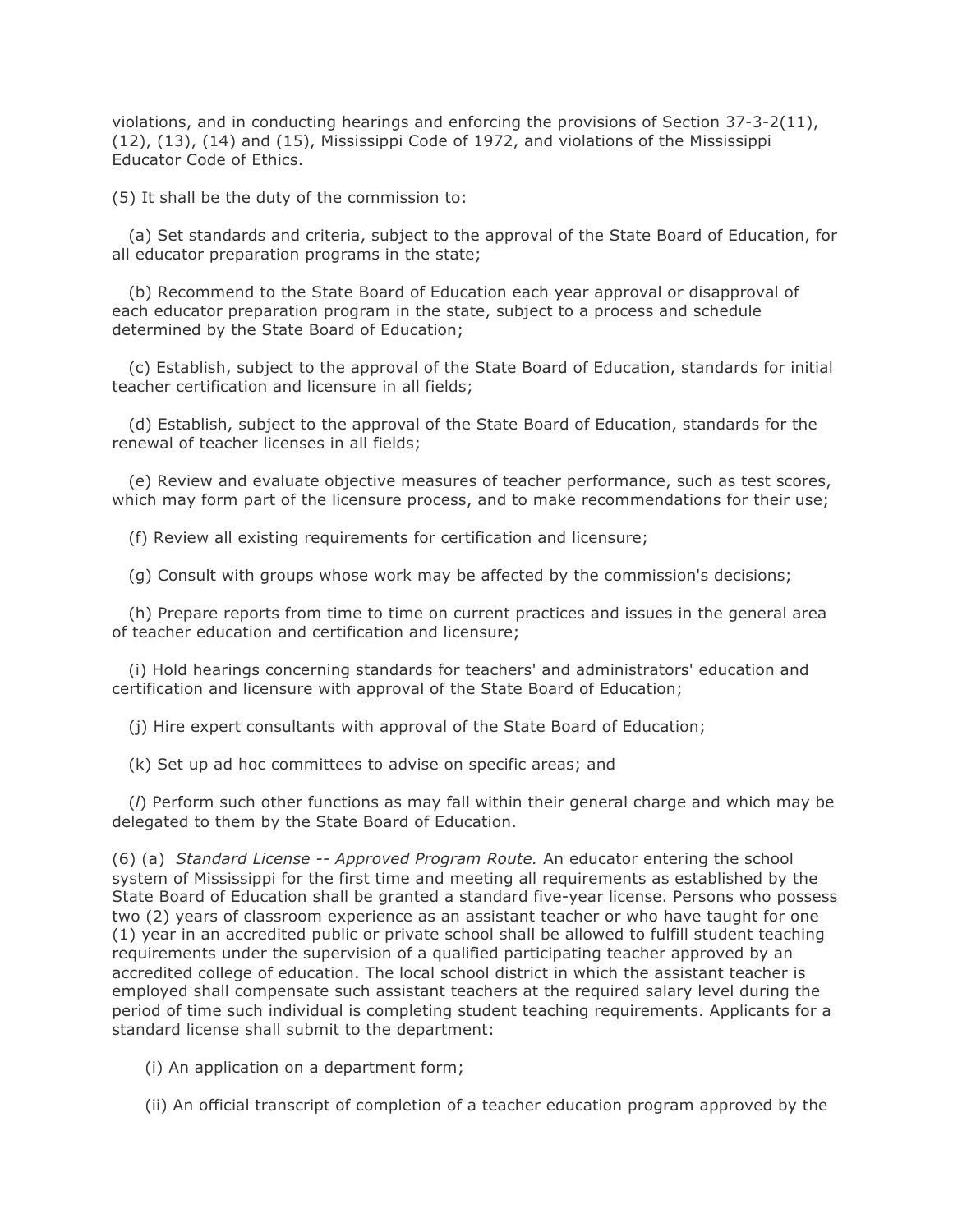department or a nationally accredited program, subject to the following: Licensure to teach in Mississippi prekindergarten through kindergarten classrooms shall require completion of a teacher education program or a Bachelor of Science degree with child development emphasis from a program accredited by the American Association of Family and Consumer Sciences (AAFCS) or by the National Association for Education of Young Children (NAEYC) or by the National Council for Accreditation of Teacher Education (NCATE). Licensure to teach in Mississippi kindergarten, for those applicants who have completed a teacher education program, and in Grade 1 through Grade 4 shall require the completion of an interdisciplinary program of studies. Licenses for Grades 4 through 8 shall require the completion of an interdisciplinary program of studies with two (2) or more areas of concentration. Licensure to teach in Mississippi Grades 7 through 12 shall require a major in an academic field other than education, or a combination of disciplines other than education. Students preparing to teach a subject shall complete a major in the respective subject discipline. All applicants for standard licensure shall demonstrate that such person's college preparation in those fields was in accordance with the standards set forth by the National Council for Accreditation of Teacher Education (NCATE) or the National Association of State Directors of Teacher Education and Certification (NASDTEC) or, for those applicants who have a Bachelor of Science degree with child development emphasis, the American Association of Family and Consumer Sciences (AAFCS). Effective July 1, 2016, for initial elementary education licensure, a teacher candidate must earn a passing score on a rigorous test of scientifically research-based reading instruction and intervention and data-based decision-making principles as approved by the State Board of Education;

 (iii) A copy of test scores evidencing satisfactory completion of nationally administered examinations of achievement, such as the Educational Testing Service's teacher testing examinations;

(iv) Any other document required by the State Board of Education; and

 (v) From and after September 30, 2015, no teacher candidate shall be licensed to teach in Mississippi who did not meet the following criteria for entrance into an approved teacher education program:

 1. Twenty-one (21) ACT equivalent or achieve the nationally recommended passing score on the Praxis Core Academic Skills for Educators examination; and

 2. No less than 2.75 GPA on pre-major coursework of the institution's approved teacher education program provided that the accepted cohort of candidates meets or exceeds a 3.0 GPA on pre-major coursework.

 (b) *Standard License -- Nontraditional Teaching Route.* From and after September 30, 2015, no teacher candidate shall be licensed to teach in Mississippi under the alternate route who did not meet the following criteria:

 (i) Twenty-one (21) ACT equivalent or achieve the nationally recommended passing score on the Praxis Core Academic Skills for Educators examination; and

 (ii) No less than 2.75 GPA on content coursework in the requested area of certification or passing Praxis II scores at or above the national recommended score provided that the accepted cohort of candidates of the institution's teacher education program meets or exceeds a 3.0 GPA on pre-major coursework.

Beginning January 1, 2004, an individual who has a passing score on the Praxis I Basic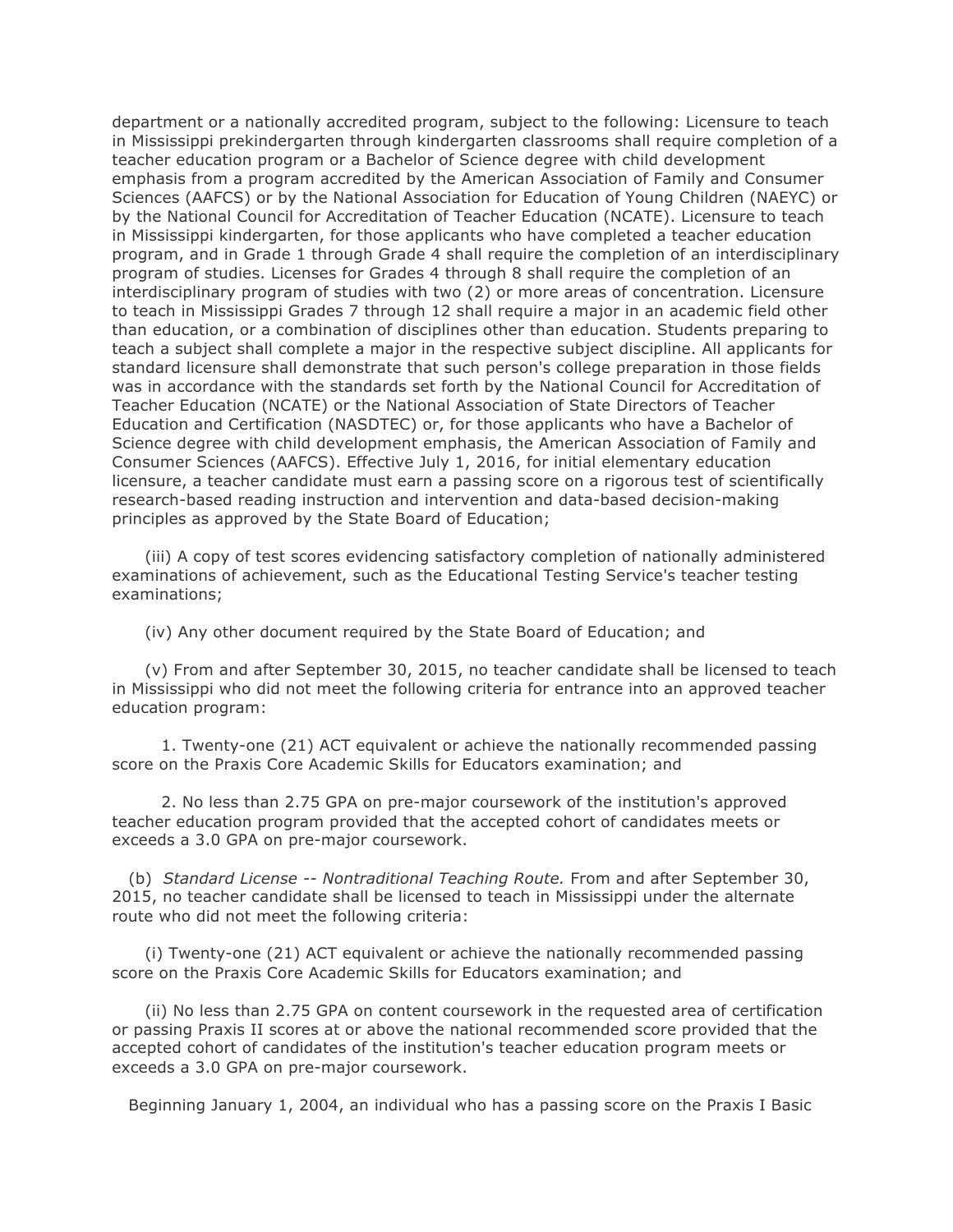Skills and Praxis II Specialty Area Test in the requested area of endorsement may apply for the Teach Mississippi Institute (TMI) program to teach students in Grades 7 through 12 if the individual meets the requirements of this paragraph (b). The State Board of Education shall adopt rules requiring that teacher preparation institutions which provide the Teach Mississippi Institute (TMI) program for the preparation of nontraditional teachers shall meet the standards and comply with the provisions of this paragraph.

 (i) The Teach Mississippi Institute (TMI) shall include an intensive eight-week, ninesemester-hour summer program or a curriculum of study in which the student matriculates in the fall or spring semester, which shall include, but not be limited to, instruction in education, effective teaching strategies, classroom management, state curriculum requirements, planning and instruction, instructional methods and pedagogy, using test results to improve instruction, and a one (1) semester three-hour supervised internship to be completed while the teacher is employed as a full-time teacher intern in a local school district. The TMI shall be implemented on a pilot program basis, with courses to be offered at up to four (4) locations in the state, with one (1) TMI site to be located in each of the three (3) Mississippi Supreme Court districts.

 (ii) The school sponsoring the teacher intern shall enter into a written agreement with the institution providing the Teach Mississippi Institute (TMI) program, under terms and conditions as agreed upon by the contracting parties, providing that the school district shall provide teacher interns seeking a nontraditional provisional teaching license with a one-year classroom teaching experience. The teacher intern shall successfully complete the one (1) semester three-hour intensive internship in the school district during the semester immediately following successful completion of the TMI and prior to the end of the one-year classroom teaching experience.

 (iii) Upon completion of the nine-semester-hour TMI or the fall or spring semester option, the individual shall submit his transcript to the commission for provisional licensure of the intern teacher, and the intern teacher shall be issued a provisional teaching license by the commission, which will allow the individual to legally serve as a teacher while the person completes a nontraditional teacher preparation internship program.

 (iv) During the semester of internship in the school district, the teacher preparation institution shall monitor the performance of the intern teacher. The school district that employs the provisional teacher shall supervise the provisional teacher during the teacher's intern year of employment under a nontraditional provisional license, and shall, in consultation with the teacher intern's mentor at the school district of employment, submit to the commission a comprehensive evaluation of the teacher's performance sixty (60) days prior to the expiration of the nontraditional provisional license. If the comprehensive evaluation establishes that the provisional teacher intern's performance fails to meet the standards of the approved nontraditional teacher preparation internship program, the individual shall not be approved for a standard license.

 (v) An individual issued a provisional teaching license under this nontraditional route shall successfully complete, at a minimum, a one-year beginning teacher mentoring and induction program administered by the employing school district with the assistance of the State Department of Education.

 (vi) Upon successful completion of the TMI and the internship provisional license period, applicants for a Standard License -- Nontraditional Route shall submit to the commission a transcript of successful completion of the twelve (12) semester hours required in the internship program, and the employing school district shall submit to the commission a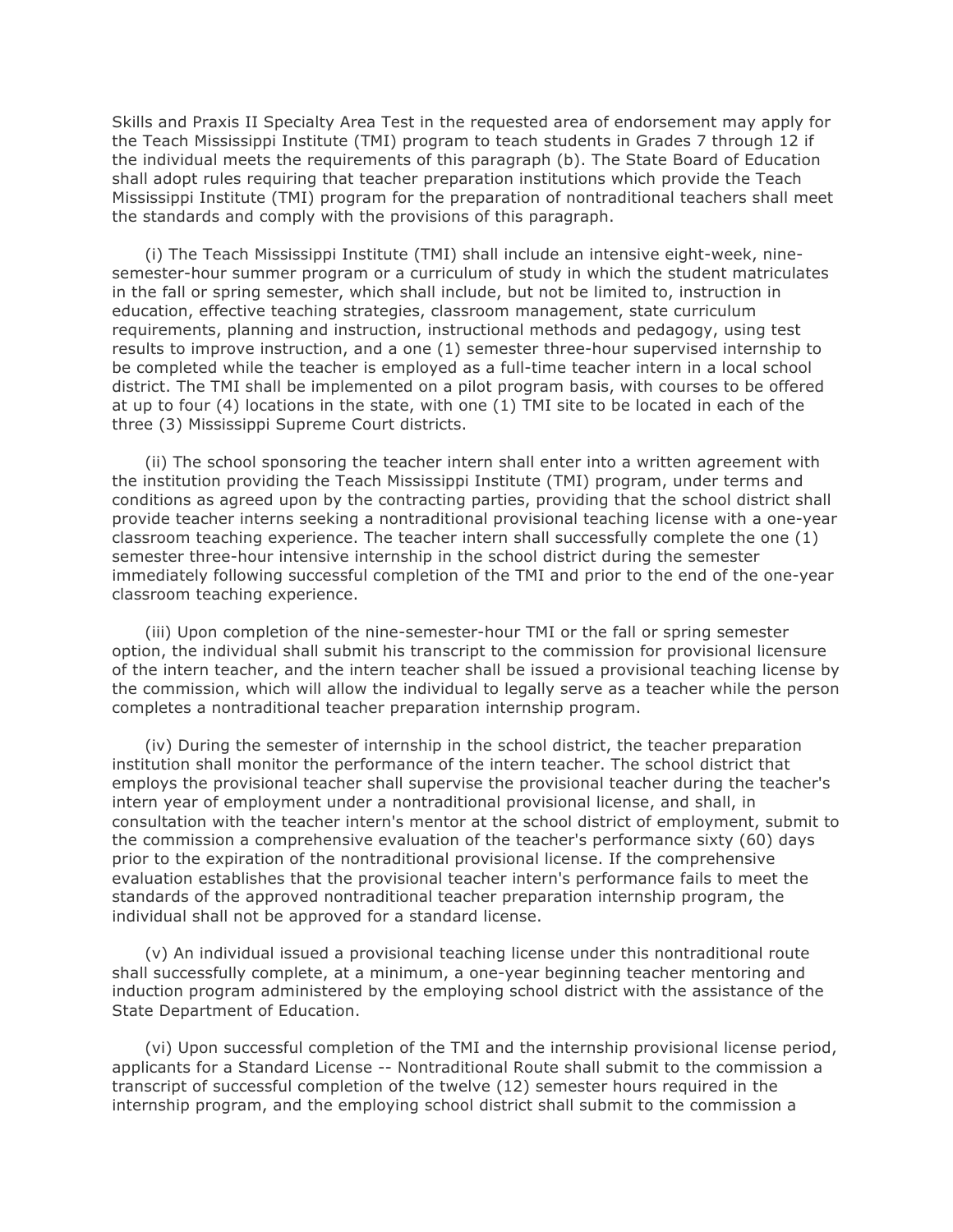recommendation for standard licensure of the intern. If the school district recommends licensure, the applicant shall be issued a Standard License -- Nontraditional Route which shall be valid for a five-year period and be renewable.

 (vii) At the discretion of the teacher preparation institution, the individual shall be allowed to credit the twelve (12) semester hours earned in the nontraditional teacher internship program toward the graduate hours required for a Master of Arts in Teacher (MAT) Degree.

 (viii) The local school district in which the nontraditional teacher intern or provisional licensee is employed shall compensate such teacher interns at Step 1 of the required salary level during the period of time such individual is completing teacher internship requirements and shall compensate such Standard License -- Nontraditional Route teachers at Step 3 of the required salary level when they complete license requirements.

 Implementation of the TMI program provided for under this paragraph (b) shall be contingent upon the availability of funds appropriated specifically for such purpose by the Legislature. Such implementation of the TMI program may not be deemed to prohibit the State Board of Education from developing and implementing additional alternative route teacher licensure programs, as deemed appropriate by the board. The emergency certification program in effect prior to July 1, 2002, shall remain in effect.

 A Standard License -- Approved Program Route shall be issued for a five-year period, and may be renewed. Recognizing teaching as a profession, a hiring preference shall be granted to persons holding a Standard License -- Approved Program Route or Standard License -- Nontraditional Teaching Route over persons holding any other license.

 (c) *Special License -- Expert Citizen.* In order to allow a school district to offer specialized or technical courses, the State Department of Education, in accordance with rules and regulations established by the State Board of Education, may grant a one-year expert citizen-teacher license to local business or other professional personnel to teach in a public school or nonpublic school accredited or approved by the state. Such person may begin teaching upon his employment by the local school board and licensure by the Mississippi Department of Education. The board shall adopt rules and regulations to administer the expert citizen-teacher license. A Special License -- Expert Citizen may be renewed in accordance with the established rules and regulations of the State Department of Education.

 (d) *Special License -- Nonrenewable.* The State Board of Education is authorized to establish rules and regulations to allow those educators not meeting requirements in subsection  $(6)(a)$ ,  $(b)$  or  $(c)$  to be licensed for a period of not more than three  $(3)$  years, except by special approval of the State Board of Education.

 (e) *Nonlicensed Teaching Personnel.* A nonlicensed person may teach for a maximum of three (3) periods per teaching day in a public school district or a nonpublic school accredited/approved by the state. Such person shall submit to the department a transcript or record of his education and experience which substantiates his preparation for the subject to be taught and shall meet other qualifications specified by the commission and approved by the State Board of Education. In no case shall any local school board hire nonlicensed personnel as authorized under this paragraph in excess of five percent (5%) of the total number of licensed personnel in any single school.

 (f) *Special License -- Transitional Bilingual Education.* Beginning July 1, 2003, the commission shall grant special licenses to teachers of transitional bilingual education who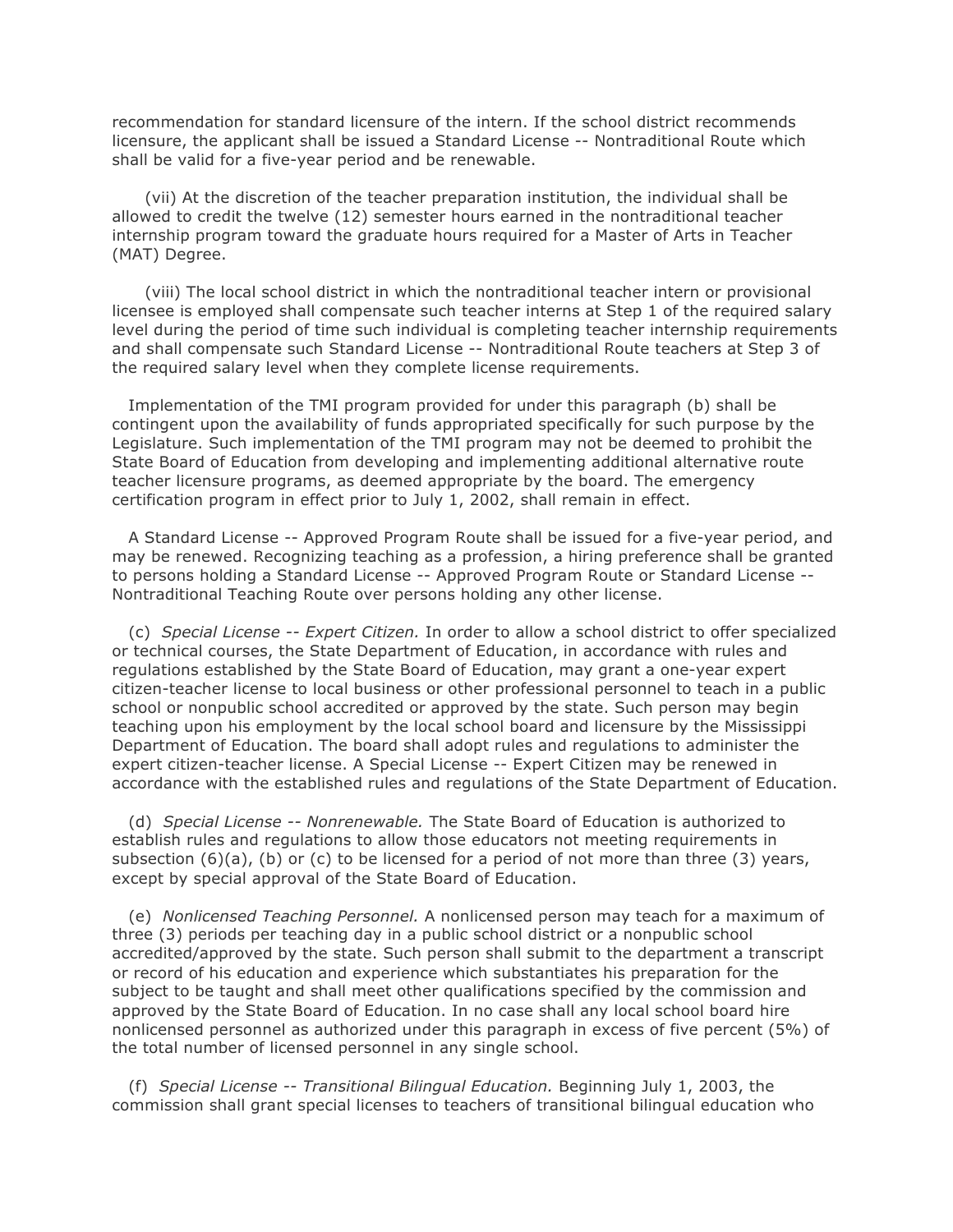possess such qualifications as are prescribed in this section. Teachers of transitional bilingual education shall be compensated by local school boards at not less than one (1) step on the regular salary schedule applicable to permanent teachers licensed under this section. The commission shall grant special licenses to teachers of transitional bilingual education who present the commission with satisfactory evidence that they (i) possess a speaking and reading ability in a language, other than English, in which bilingual education is offered and communicative skills in English; (ii) are in good health and sound moral character; (iii) possess a bachelor's degree or an associate's degree in teacher education from an accredited institution of higher education; (iv) meet such requirements as to courses of study, semester hours therein, experience and training as may be required by the commission; and (v) are legally present in the United States and possess legal authorization for employment. A teacher of transitional bilingual education serving under a special license shall be under an exemption from standard licensure if he achieves the requisite qualifications therefor. Two (2) years of service by a teacher of transitional bilingual education under such an exemption shall be credited to the teacher in acquiring a Standard Educator License. Nothing in this paragraph shall be deemed to prohibit a local school board from employing a teacher licensed in an appropriate field as approved by the State Department of Education to teach in a program in transitional bilingual education.

 (g) In the event any school district meets the highest accreditation standards as defined by the State Board of Education in the accountability system, the State Board of Education, in its discretion, may exempt such school district from any restrictions in paragraph (e) relating to the employment of nonlicensed teaching personnel.

 (h) *Highly Qualified Teachers.* Beginning July 1, 2006, any teacher from any state meeting the federal definition of highly qualified, as described in the No Child Left Behind Act, must be granted a standard five-year license by the State Department of Education.

(7) *Administrator License.* The State Board of Education is authorized to establish rules and regulations and to administer the licensure process of the school administrators in the State of Mississippi. There will be four (4) categories of administrator licensure with exceptions only through special approval of the State Board of Education.

 (a) *Administrator License -- Nonpracticing.* Those educators holding administrative endorsement but having no administrative experience or not serving in an administrative position on January 15, 1997.

 (b) *Administrator License -- Entry Level.* Those educators holding administrative endorsement and having met the department's qualifications to be eligible for employment in a Mississippi school district. Administrator License -- Entry Level shall be issued for a fiveyear period and shall be nonrenewable.

 (c) *Standard Administrator License -- Career Level.* An administrator who has met all the requirements of the department for standard administrator licensure.

 (d) *Administrator License -- Nontraditional Route.* The board may establish a nontraditional route for licensing administrative personnel. Such nontraditional route for administrative licensure shall be available for persons holding, but not limited to, a master of business administration degree, a master of public administration degree, a master of public planning and policy degree or a doctor of jurisprudence degree from an accredited college or university, with five (5) years of administrative or supervisory experience. Successful completion of the requirements of alternate route licensure for administrators shall qualify the person for a standard administrator license.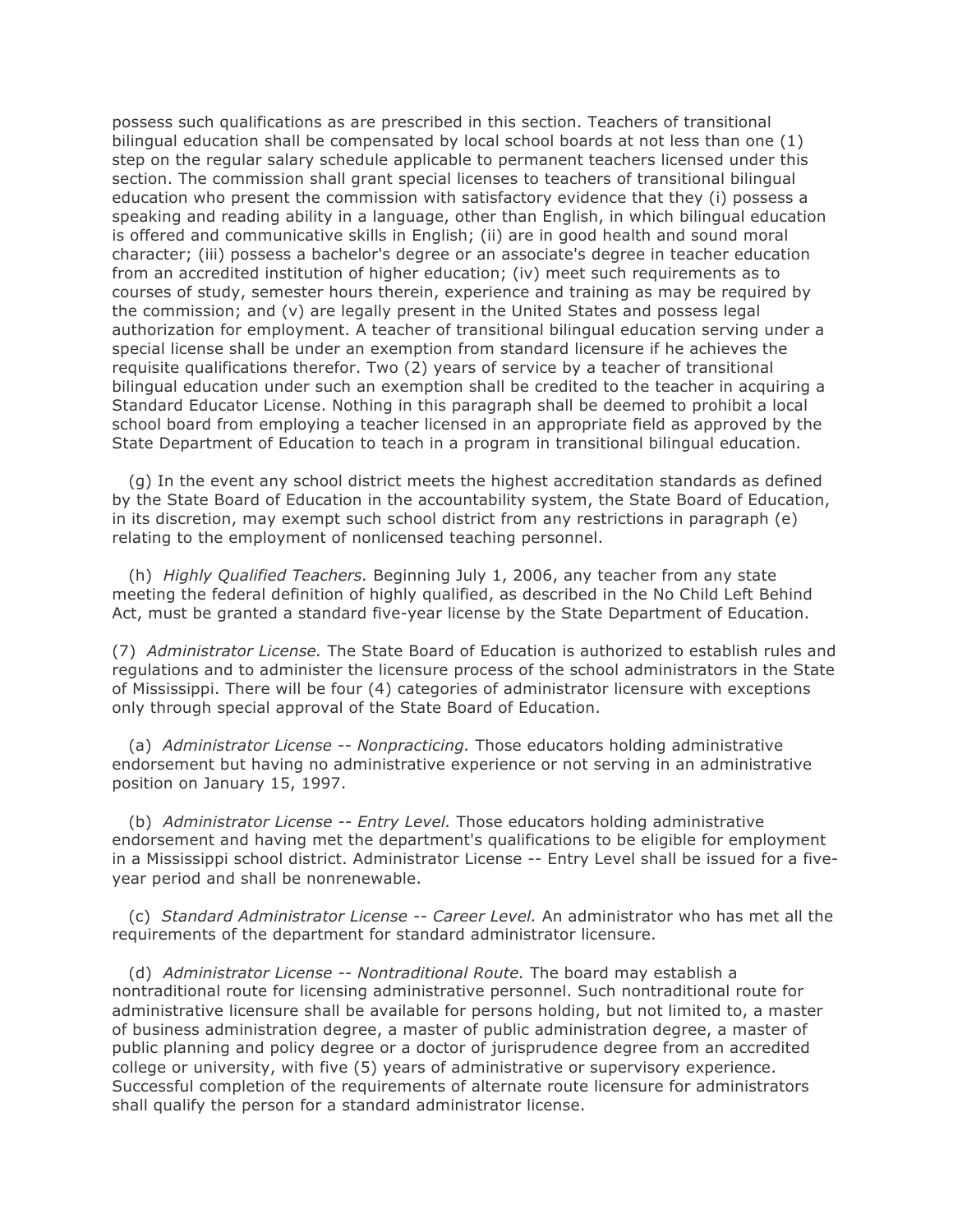Individuals seeking school administrator licensure under paragraph (b), (c) or (d) shall successfully complete a training program and an assessment process prescribed by the State Board of Education. All applicants for school administrator licensure shall meet all requirements prescribed by the department under paragraph (b), (c) or (d), and the cost of the assessment process required shall be paid by the applicant.

(8) *Reciprocity.* (a) The department shall grant a standard license to any individual who possesses a valid standard license from another state and meets minimum Mississippi license requirements or equivalent requirements as determined by the State Board of Education. The issuance of a license by reciprocity to a military-trained applicant or military spouse shall be subject to the provisions of Section 73-50-1.

 (b) The department shall grant a nonrenewable special license to any individual who possesses a credential which is less than a standard license or certification from another state. Such special license shall be valid for the current school year plus one (1) additional school year to expire on June 30 of the second year, not to exceed a total period of twentyfour (24) months, during which time the applicant shall be required to complete the requirements for a standard license in Mississippi.

(9) *Renewal and Reinstatement of Licenses.* The State Board of Education is authorized to establish rules and regulations for the renewal and reinstatement of educator and administrator licenses. Effective May 15, 1997, the valid standard license held by an educator shall be extended five (5) years beyond the expiration date of the license in order to afford the educator adequate time to fulfill new renewal requirements established pursuant to this subsection. An educator completing a master of education, educational specialist or doctor of education degree in May 1997 for the purpose of upgrading the educator's license to a higher class shall be given this extension of five (5) years plus five (5) additional years for completion of a higher degree.

(10) All controversies involving the issuance, revocation, suspension or any change whatsoever in the licensure of an educator required to hold a license shall be initially heard in a hearing de novo, by the commission or by a subcommittee established by the commission and composed of commission members for the purpose of holding hearings. Any complaint seeking the denial of issuance, revocation or suspension of a license shall be by sworn affidavit filed with the Commission on Teacher and Administrator Education, Certification and Licensure and Development. The decision thereon by the commission or its subcommittee shall be final, unless the aggrieved party shall appeal to the State Board of Education, within ten (10) days, of the decision of the committee or its subcommittee. An appeal to the State Board of Education shall be on the record previously made before the commission or its subcommittee unless otherwise provided by rules and regulations adopted by the board. The State Board of Education in its authority may reverse, or remand with instructions, the decision of the committee or its subcommittee. The decision of the State Board of Education shall be final.

(11) The State Board of Education, acting through the commission, may deny an application for any teacher or administrator license for one or more of the following:

 (a) Lack of qualifications which are prescribed by law or regulations adopted by the State Board of Education;

 (b) The applicant has a physical, emotional or mental disability that renders the applicant unfit to perform the duties authorized by the license, as certified by a licensed psychologist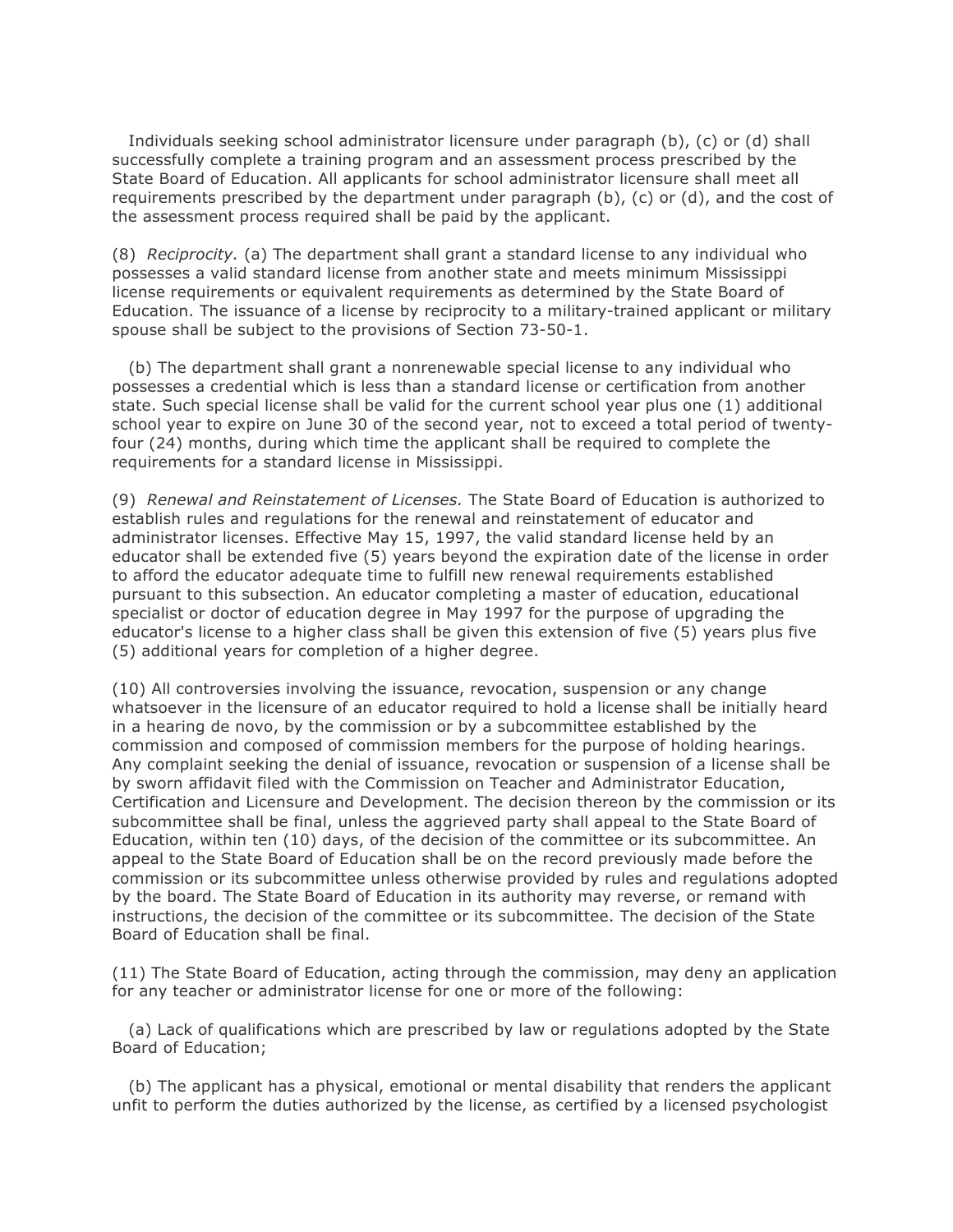or psychiatrist;

 (c) The applicant is actively addicted to or actively dependent on alcohol or other habitforming drugs or is a habitual user of narcotics, barbiturates, amphetamines, hallucinogens or other drugs having similar effect, at the time of application for a license;

 (d) Revocation, suspension or surrender of an applicant's certificate or license by another state shall result in immediate denial of licensure until such time that the records predicating the revocation, suspension or surrender in the prior state have been cleared;

 (e) Fraud or deceit committed by the applicant in securing or attempting to secure such certification and license;

(f) Failing or refusing to furnish reasonable evidence of identification;

 (g) The applicant has been convicted, has pled guilty or entered a plea of nolo contendere to a felony, as defined by federal or state law;

 (h) The applicant has been convicted, has pled guilty or entered a plea of nolo contendere to a sex offense as defined by federal or state law. For purposes of this paragraph (h) and paragraph (g) of this subsection, a "guilty plea" includes a plea of guilty, entry of a plea of nolo contendere, or entry of an order granting pretrial or judicial diversion; or

 (i) Probation or post-release supervision for a felony or sex offense conviction, as defined by federal or state law, shall result in the immediate denial of licensure application until expiration of the probationary or post-release supervision period.

(12) The State Board of Education, acting through the commission, may revoke, suspend or refuse to renew any teacher or administrator license for specified periods of time or may place on probation, censure, reprimand a licensee, or take other disciplinary action with regard to any license issued under this chapter for one or more of the following:

 (a) Breach of contract or abandonment of employment may result in the suspension of the license for one (1) school year as provided in Section 37-9-57;

 (b) Obtaining a license by fraudulent means shall result in immediate suspension and continued suspension for one (1) year after correction is made;

 (c) Suspension or revocation of a certificate or license by another state shall result in immediate suspension or revocation and shall continue until records in the prior state have been cleared;

 (d) The license holder has been convicted, has pled guilty or entered a plea of nolo contendere to a felony, as defined by federal or state law. For purposes of this paragraph, a "guilty plea" includes a plea of guilty, entry of a plea of nolo contendere, or entry of an order granting pretrial or judicial diversion;

 (e) The license holder has been convicted, has pled guilty or entered a plea of nolo contendere to a sex offense, as defined by federal or state law, shall result in immediate suspension or revocation;

 (f) The license holder has received probation or post-release supervision for a felony or sex offense conviction, as defined by federal or state law, which shall result in immediate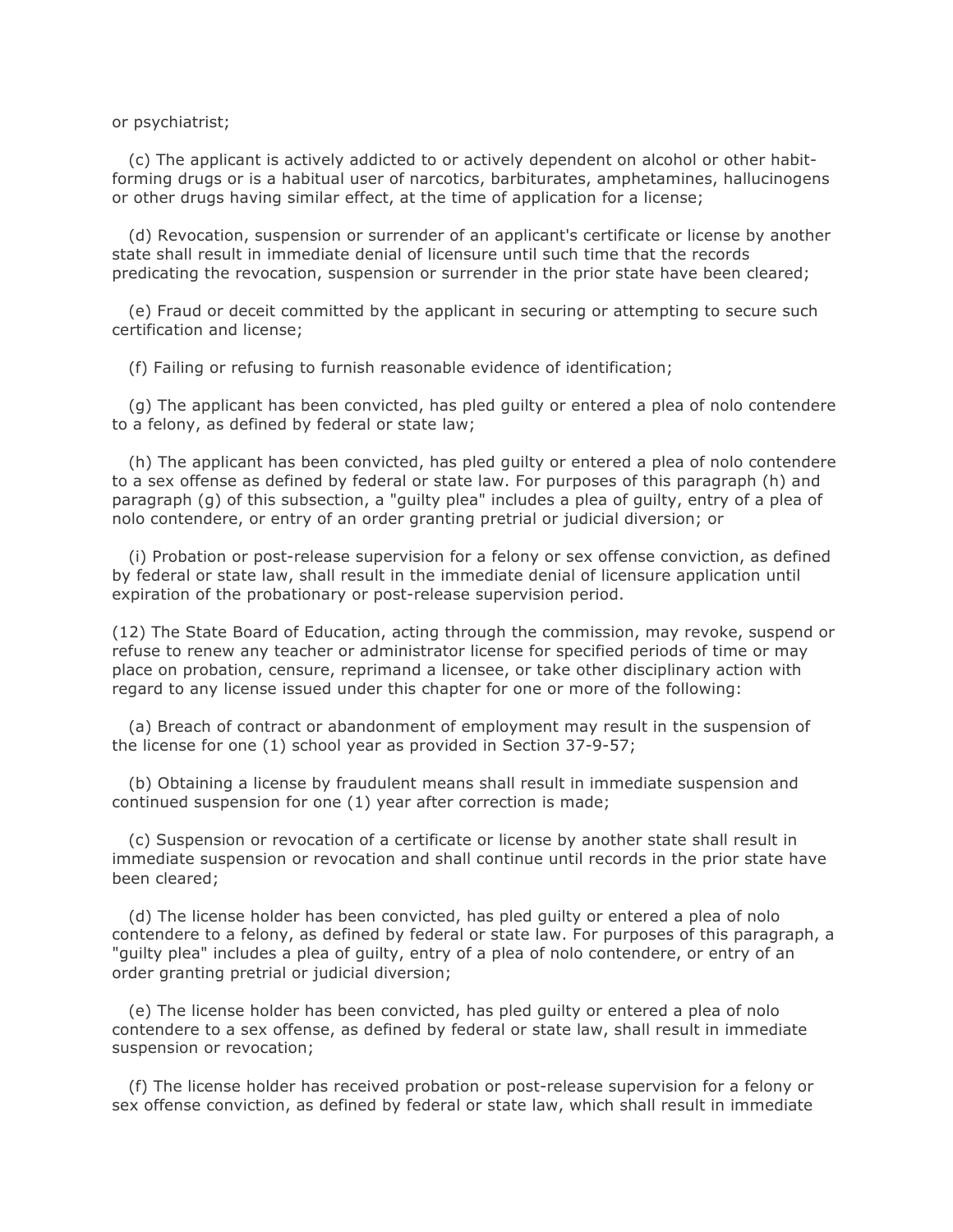suspension or revocation until expiration of the probationary or post-release supervision period;

 (g) The license holder knowingly and willfully committing any of the acts affecting validity of mandatory uniform test results as provided in Section 37-16-4(1);

 (h) The license holder has engaged in unethical conduct relating to an educator/student relationship as identified by the State Board of Education in its rules;

 (i) The license holder has fondled a student as described in Section 97-5-23, or had any type of sexual involvement with a student as described in Section 97-3-95;

 (j) The license holder has failed to report sexual involvement of a school employee with a student as required by Section 97-5-24;

 (k) The license holder served as superintendent or principal in a school district during the time preceding and/or that resulted in the Governor declaring a state of emergency and the State Board of Education appointing a conservator;

 (*l*) The license holder submitted a false certification to the State Department of Education that a statewide test was administered in strict accordance with the Requirements of the Mississippi Statewide Assessment System; or

 (m) The license holder has failed to comply with the Procedures for Reporting Infractions as promulgated by the commission and approved by the State Board of Education pursuant to Section 37-3-2(15).

(13) (a) Dismissal or suspension of a licensed employee by a local school board pursuant to Section 37-9-59 may result in the suspension or revocation of a license for a length of time which shall be determined by the commission and based upon the severity of the offense.

 (b) Any offense committed or attempted in any other state shall result in the same penalty as if committed or attempted in this state.

 (c) A person may voluntarily surrender a license. The surrender of such license may result in the commission recommending any of the above penalties without the necessity of a hearing. However, any such license which has voluntarily been surrendered by a licensed employee may only be reinstated by a majority vote of all members of the commission present at the meeting called for such purpose.

(14) (a) A person whose license has been revoked or surrendered on any grounds except criminal grounds may petition for reinstatement of the license after one (1) year from the date of revocation or surrender, or after one-half ( 1/2) of the revoked or surrendered time has lapsed, whichever is greater. A person whose license has been suspended on any grounds or violations under subsection (12) of this section may be reinstated automatically or approved for a reinstatement hearing, upon submission of a written request to the commission. A license suspended, revoked or surrendered on criminal grounds may be reinstated upon petition to the commission filed after expiration of the sentence and parole or probationary period imposed upon conviction. A revoked, suspended or surrendered license may be reinstated upon satisfactory showing of evidence of rehabilitation. The commission shall require all who petition for reinstatement to furnish evidence satisfactory to the commission of good character, good mental, emotional and physical health and such other evidence as the commission may deem necessary to establish the petitioner's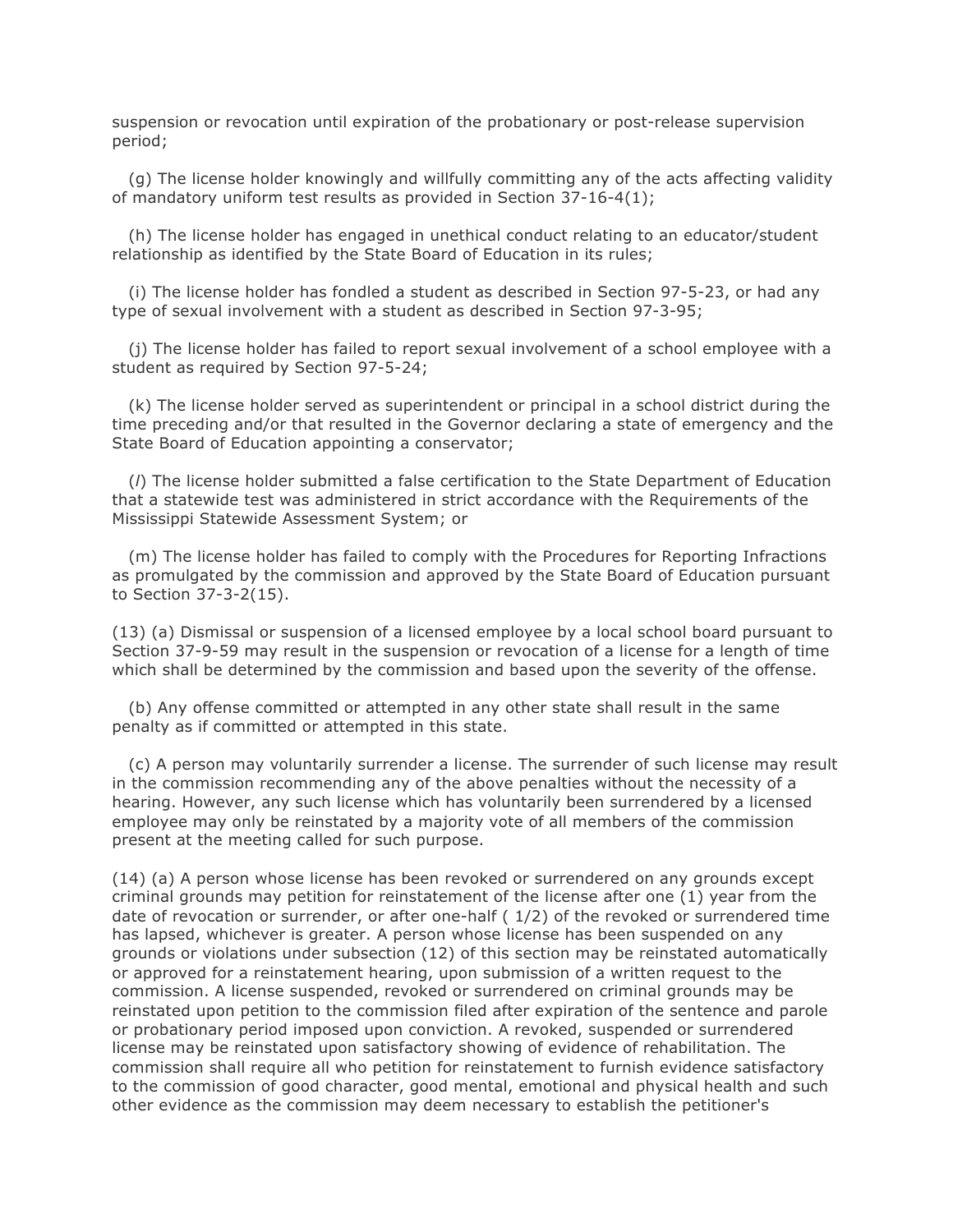rehabilitation and fitness to perform the duties authorized by the license.

 (b) A person whose license expires while under investigation by the Office of Educator Misconduct for an alleged violation may not be reinstated without a hearing before the commission if required based on the results of the investigation.

(15) Reporting procedures and hearing procedures for dealing with infractions under this section shall be promulgated by the commission, subject to the approval of the State Board of Education. The revocation or suspension of a license shall be effected at the time indicated on the notice of suspension or revocation. The commission shall immediately notify the superintendent of the school district or school board where the teacher or administrator is employed of any disciplinary action and also notify the teacher or administrator of such revocation or suspension and shall maintain records of action taken. The State Board of Education may reverse or remand with instructions any decision of the commission regarding a petition for reinstatement of a license, and any such decision of the State Board of Education shall be final.

(16) An appeal from the action of the State Board of Education in denying an application, revoking or suspending a license or otherwise disciplining any person under the provisions of this section shall be filed in the Chancery Court of the First Judicial District of Hinds County, Mississippi, on the record made, including a verbatim transcript of the testimony at the hearing. The appeal shall be filed within thirty (30) days after notification of the action of the board is mailed or served and the proceedings in chancery court shall be conducted as other matters coming before the court. The appeal shall be perfected upon filing notice of the appeal and by the prepayment of all costs, including the cost of preparation of the record of the proceedings by the State Board of Education, and the filing of a bond in the sum of Two Hundred Dollars (\$ 200.00) conditioned that if the action of the board be affirmed by the chancery court, the applicant or license holder shall pay the costs of the appeal and the action of the chancery court.

(17) All such programs, rules, regulations, standards and criteria recommended or authorized by the commission shall become effective upon approval by the State Board of Education as designated by appropriate orders entered upon the minutes thereof.

(18) The granting of a license shall not be deemed a property right nor a guarantee of employment in any public school district. A license is a privilege indicating minimal eligibility for teaching in the public school districts of Mississippi. This section shall in no way alter or abridge the authority of local school districts to require greater qualifications or standards of performance as a prerequisite of initial or continued employment in such districts.

(19) In addition to the reasons specified in subsections (12) and (13) of this section, the board shall be authorized to suspend the license of any licensee for being out of compliance with an order for support, as defined in Section 93-11-153. The procedure for suspension of a license for being out of compliance with an order for support, and the procedure for the reissuance or reinstatement of a license suspended for that purpose, and the payment of any fees for the reissuance or reinstatement of a license suspended for that purpose, shall be governed by Section 93-11-157 or 93-11-163, as the case may be. Actions taken by the board in suspending a license when required by Section 93-11-157 or 93-11-163 are not actions from which an appeal may be taken under this section. Any appeal of a license suspension that is required by Section 93-11-157 or 93-11-163 shall be taken in accordance with the appeal procedure specified in Section 93-11-157 or 93-11-163, as the case may be, rather than the procedure specified in this section. If there is any conflict between any provision of Section 93-11-157 or 93-11-163 and any provision of this chapter, the